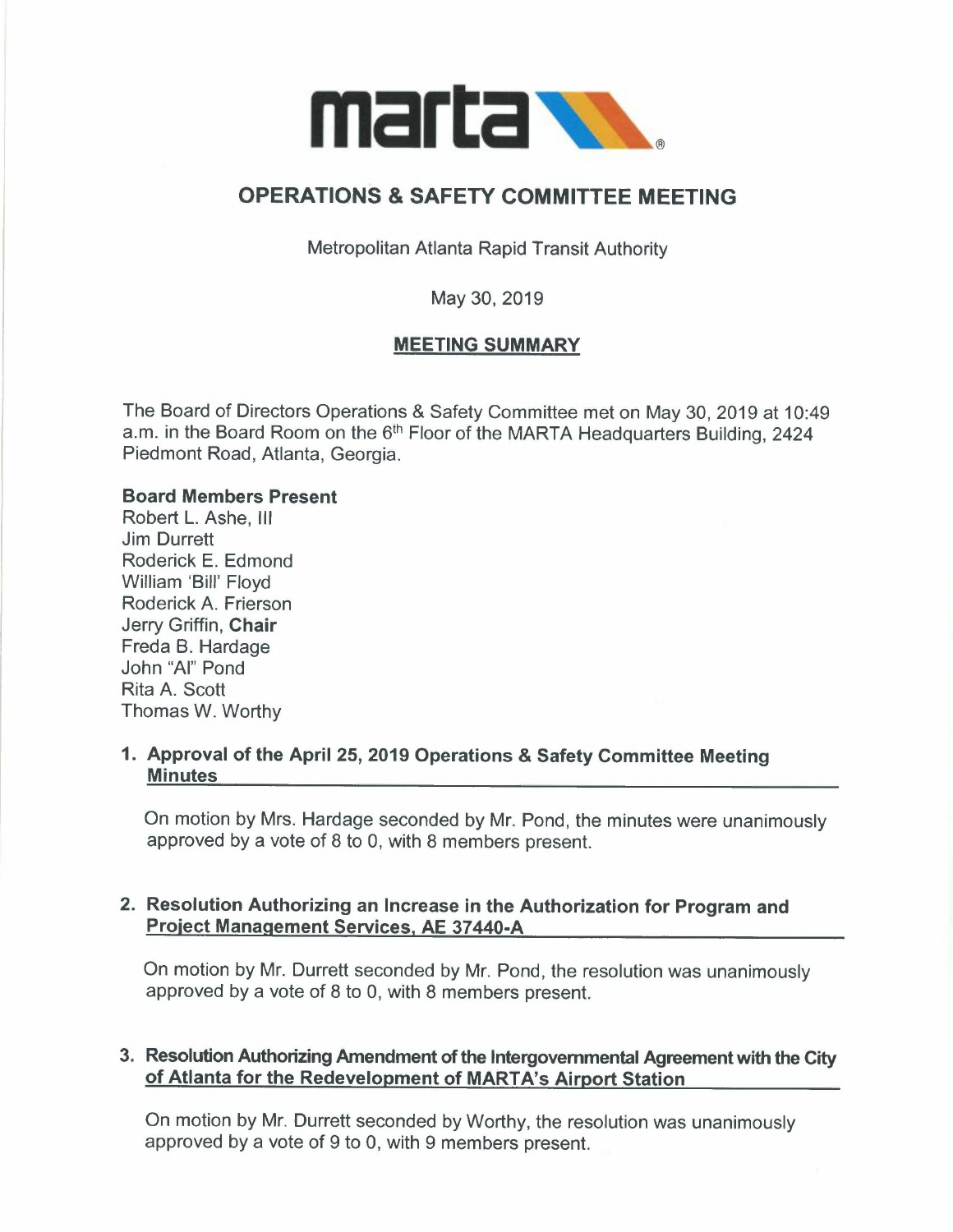# **4. Resolution Authorizing the Solicitation of Proposals for Construction Management at Risk (CMAR) Services to Support the Station Rehabilitation Program, RFP P44312**

On motion by Dr. Edmond seconded by Mrs. Hardage, the resolution was unanimously approved by a vote of 9 to 0, with 9 members present.

# **5. Resolution Authorizing the Award of a Single Source Contract for Furniture Installation Expansion/Integrated Operations Center (IOC) Conversion Project RFP P43037**

On motion by Mr. Durrett seconded by Mr. Pond, the resolution was unanimously approved by a vote of 9 to 0, with 9 members present.

#### **6. Resolution Authorizing the Award of a Single Source Contract for the Procurement of NEU Rail Track Vacuum System P43582**

On motion by Mrs. Hardage seconded by Mr. Durrett, the resolution was unanimously approved by a vote of 9 to 0, with 9 members present.

# **7. Resolution Authorizing an Increase in the Authorization for Bus and Rail Vehicle Consulting Services, AE 34733**

On motion by Mr. Durrett seconded by Mr. Worthy, the resolution was unanimously approved by a vote of 10 to 0, with 10 members present.

#### **8. Resolution Authorizing the Expenditure of Capital Funds for General Consulting and Professional Services (GCPS) for the Department of Rail Operations in Fiscal Year 2020**

On motion by Mr. Pond seconded by Mrs. Hardage, the resolution was unanimously approved by a vote of 10 to 0, with 10 members present.

### **9. Resolution Authorizing the Expenditure of Capital Funds for General Consulting and Professional Services (GCPS) for the Department of Safety and Quality Assurance, Police and CISO in Fiscal Year 2020**

On motion by Mr. Durrett seconded by Mrs. Hardage, the resolution was unanimously approved by a vote of 10 to 0, with 10 members present.